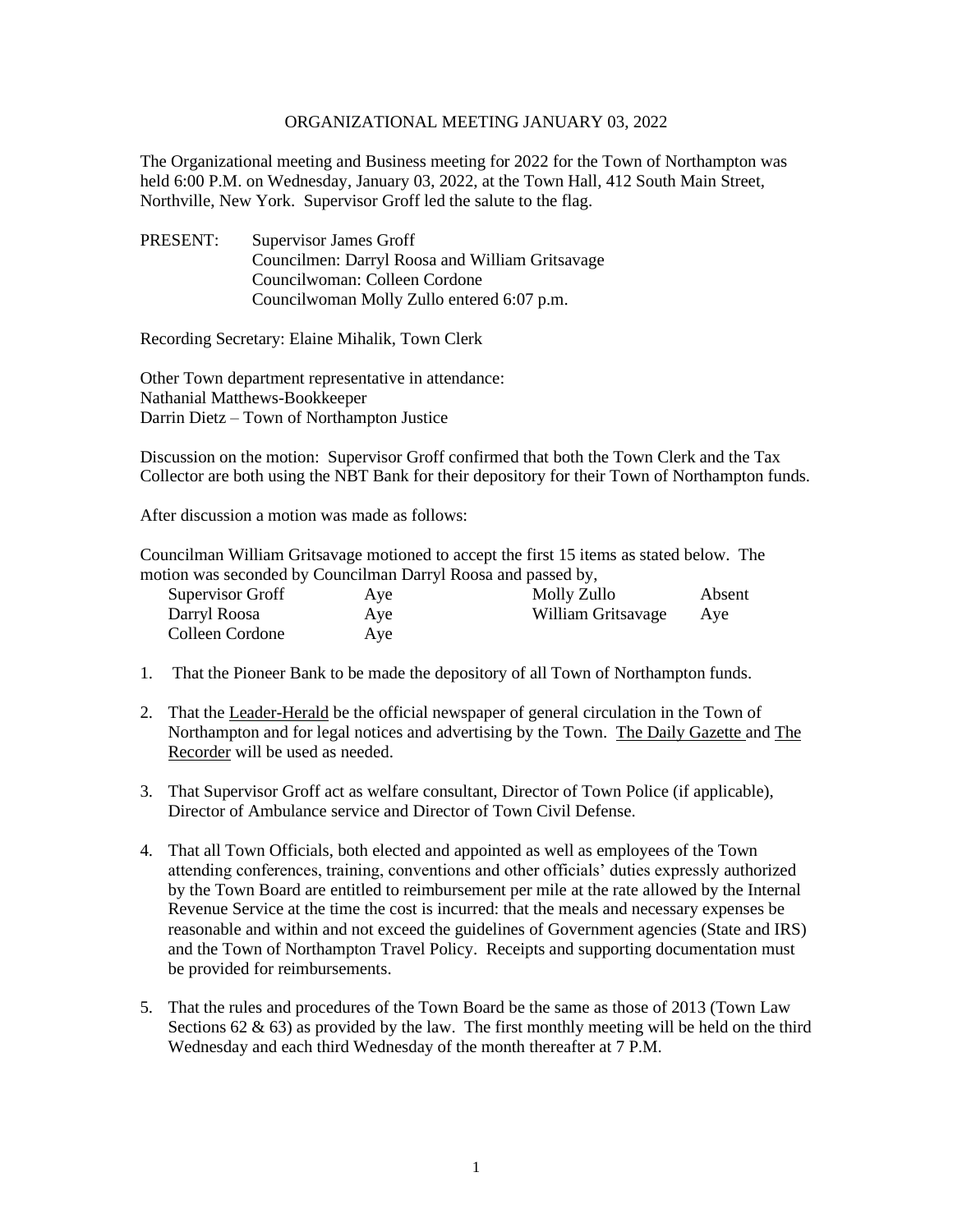- 6. That the Supervisor be authorized to make payment of salaries stated charges, Social Security, retirement, and certain other fixed and assumed obligations and charges without prior audit of the Town Board.
- 7. That the Supervisor be authorized to be the Town delegate at the NYS Association of Towns and Adirondack Association of Towns and Villages.
- 8. That the Supervisor be authorized to apply for grants with approval of the Town Board as may be deemed to be for the benefit of the Town. Such grants will be accepted if approved by the Town Board.
- 9. That the Supervisor be authorized to hire and replace employees within previously approved budget allocations as necessary throughout the year subject to Town Board approval.
- 10. That the Town Highway Superintendent be restricted to purchases not to exceed \$2,500.00 for highway, garage and packer funds without prior authorization of the Town Supervisor and the Chairman of the Highway Committee.
- 11. That the Supervisor employs a confidential secretary, a court stenographer, also audit help respectively within limits of respective budget appropriations contained in 2022 budget. See Resolution 97-09.
- 12. That the Highway Superintendent be authorized to post weight limits on Town of Northampton roads when and if deemed necessary and to remove those limits when deemed appropriate and to place legal notices as required by law.
- 13. That the fee schedule for building inspection, planning and zoning and transfer station permits shall remain in effect and reviewed annually.
- 14. That the Registrar and Deputy Registrar be authorized to charge a fee in accordance with the Health Commissioner's Administrative Rules and Regulations under, 4. Genealogy fee Schedule.
- 15. That the 2022 holidays observed will be consistent with those of the County. That salaries in the budget appropriations for the fiscal year 2022 be as approved by the Town Board in the 2022 Budget.

A motion presented by Councilman William Gritsavage and seconded by Councilman Darryl Roosa that the Supervisor with approval of the Town Board be empowered to make contracts for ambulance service with neighboring towns. The motion was passed by,

| Supervisor Groff | Aye | Molly Zullo        | Absent |
|------------------|-----|--------------------|--------|
| Darryl Roosa     | Aye | William Gritsavage | Ave    |
| Colleen Cordone  | Aye |                    |        |

Councilwoman Molly Zullo entered the meeting at 6:07 p.m.

A motion presented by Councilman William Gritsavage and seconded by Councilwoman Colleen Cordone that transfers made within accounts to adjust budget items in the amount of \$3,000.00 or less be allowed to be made without the requirement of a Board Resolution for approval. The motion was passed by,

| <b>Supervisor Groff</b> | Ave | Molly Zullo | Ave |
|-------------------------|-----|-------------|-----|
|-------------------------|-----|-------------|-----|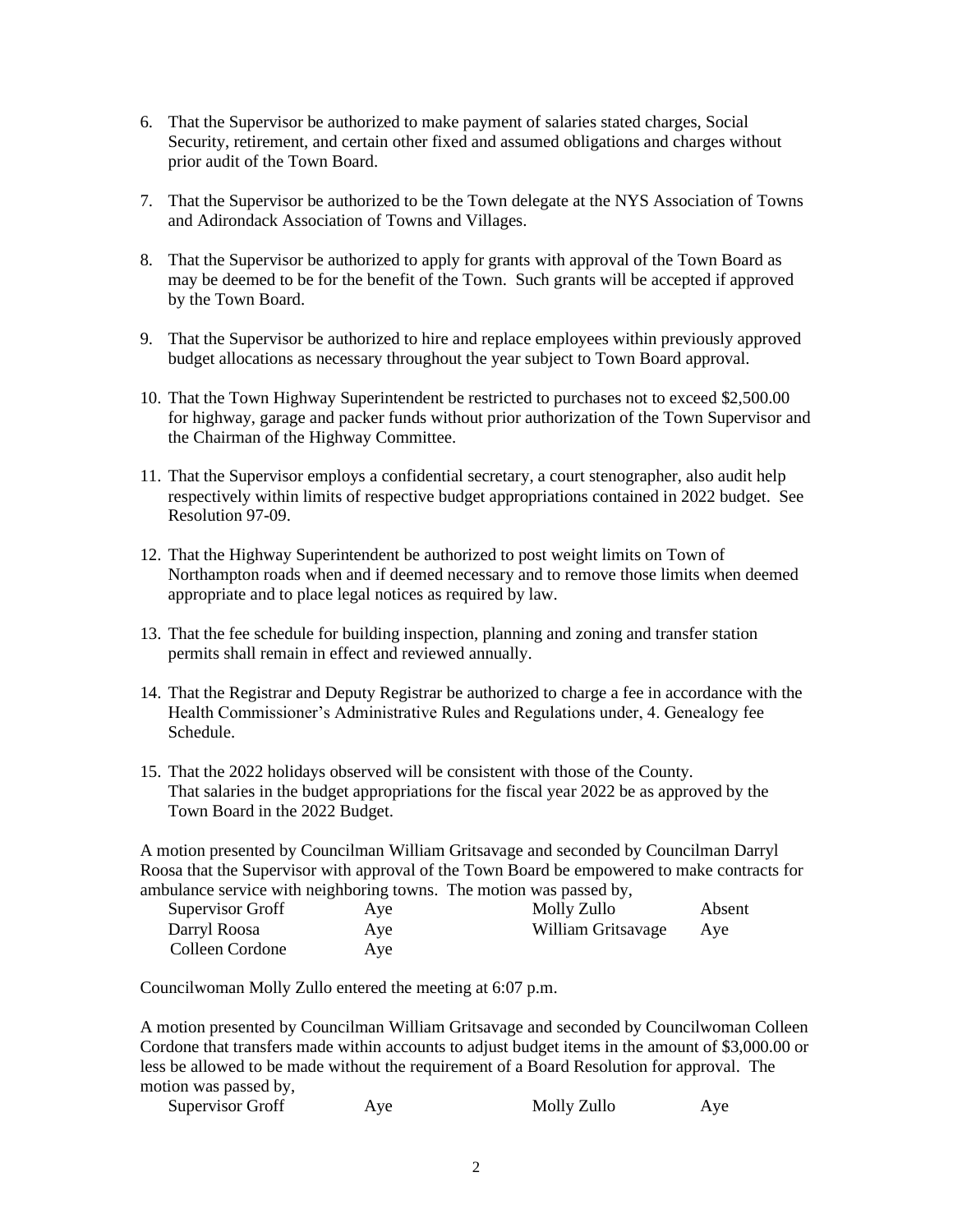| Darryl Roosa    | Aye | William Gritsavage | Aye |
|-----------------|-----|--------------------|-----|
| Colleen Cordone | Aye |                    |     |

A motion presented by Councilman William Gritsavage that the Election Inspectors be paid in accordance with the Fulton County Board. This will include the Primary Election, General Election, Schooling, Supplies and any other items that the County will now handle and which will be billed to the Town. The motion was seconded by Councilwoman Molly Zullo and passed by,

| Supervisor Groff | Aye | Molly Zullo        | Aye |
|------------------|-----|--------------------|-----|
| Darryl Roosa     | Aye | William Gritsavage | Aye |
| Colleen Cordone  | Aye |                    |     |

A motion to agree to pay the Assessment Board of Review \$13.50/hr. on Grievance Day for 2022 was made by Councilman William Gritsavage and seconded by Councilwoman Molly Zullo. It passed by,

| Supervisor Groff | Aye | Molly Zullo        | Aye |
|------------------|-----|--------------------|-----|
| Darryl Roosa     | Aye | William Gritsavage | Aye |
| Colleen Cordone  | Aye |                    |     |

Gail Cramer was reappointed as Town Historian for 2022, the Village of Northville will pay one half and the Town of Northampton the remaining one half of the rate, on a motion from Councilman William Gritsavage. Seconded by Councilwoman Molly Zullo and passed by,

| Supervisor Groff | Aye | Molly Zullo        | Aye |
|------------------|-----|--------------------|-----|
| Darryl Roosa     | Aye | William Gritsavage | Aye |
| Colleen Cordone  | Aye |                    |     |

A motion to appoint Councilwoman Molly Zullo and Councilwoman Colleen Cordone as 2022 Town Representatives to the Youth Commission, with Supervisor Groff as an alternate, was made by Councilman Darryl Roosa. Seconded by Councilman William Gritsavage and passed by,

| Supervisor Groff | Aye | Molly Zullo        | Aye |
|------------------|-----|--------------------|-----|
| Darryl Roosa     | Aye | William Gritsavage | Aye |
| Colleen Cordone  | Aye |                    |     |

Attorney Michael Albanese was re-appointed as Town Legal Counsel. Other attorneys may be used as deemed necessary. This was on a motion from Councilman Darryl Roosa. Seconded by Councilman William Gritsavage and passed by,

| Supervisor Groff | Aye | Molly Zullo        | Aye |
|------------------|-----|--------------------|-----|
| Darryl Roosa     | Aye | William Gritsavage | Aye |
| Colleen Cordone  | Aye |                    |     |

Councilwoman Molly Zullo presented a motion to reappoint Elaine Mihalik as Registrar of Vital Statistics for 2022, seconded by Councilman William Gritsavage, and passed by,

| Supervisor Groff | Aye | Molly Zullo        | Aye |
|------------------|-----|--------------------|-----|
| Darryl Roosa     | Aye | William Gritsavage | Aye |
| Colleen Cordone  | Ave |                    |     |

Councilman Darryl Roosa presented a motion to reappoint Elaine Mihalik as Records Management Officer for 2022, seconded by Councilwoman Molly Zullo, and passed by,

| Supervisor Groff | Aye | Molly Zullo        | Aye |
|------------------|-----|--------------------|-----|
| Darryl Roosa     | Aye | William Gritsavage | Aye |
| Colleen Cordone  | Aye |                    |     |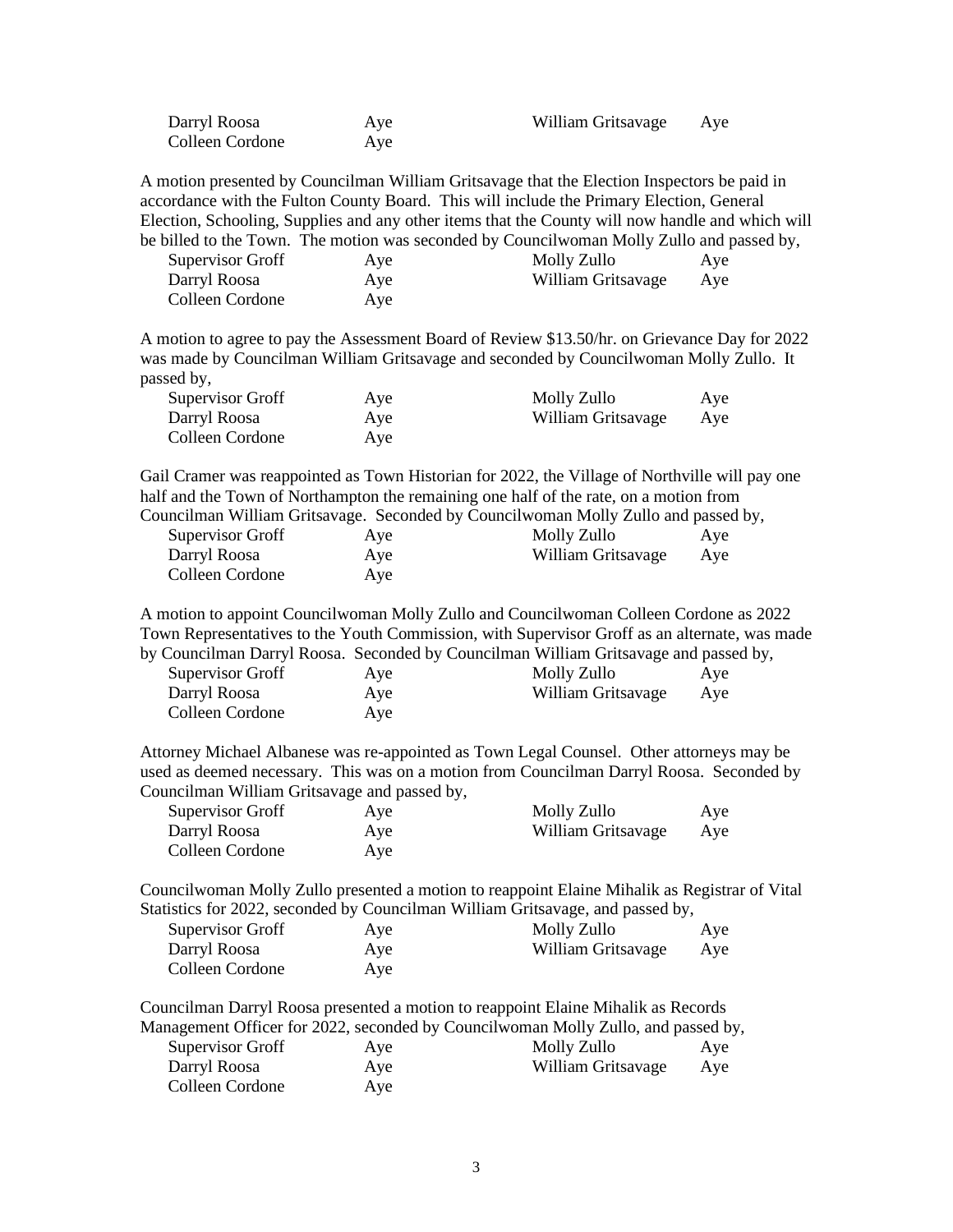|                                                                |                   | Councilwoman Colleen Cordone presented a motion to reappoint Nathanial Matthews as Budget                                                                                                                                                                               |            |
|----------------------------------------------------------------|-------------------|-------------------------------------------------------------------------------------------------------------------------------------------------------------------------------------------------------------------------------------------------------------------------|------------|
|                                                                |                   | Officer for 2022, seconded by Councilwoman Molly Zullo and passed by,                                                                                                                                                                                                   |            |
| Supervisor Groff                                               | Aye               | Molly Zullo                                                                                                                                                                                                                                                             | Aye        |
| Darryl Roosa                                                   | Aye               | William Gritsavage                                                                                                                                                                                                                                                      | Aye        |
| Colleen Cordone                                                | Aye               |                                                                                                                                                                                                                                                                         |            |
|                                                                |                   | Councilman Darryl Roosa motioned to reappoint Jack Farquhar as Ambulance Coordinator for                                                                                                                                                                                |            |
| 2022. Seconded by Councilman William Gritsavage and passed by, |                   |                                                                                                                                                                                                                                                                         |            |
| <b>Supervisor Groff</b>                                        | Aye               | Molly Zullo                                                                                                                                                                                                                                                             | Aye        |
| Darryl Roosa                                                   | Aye               | William Gritsavage                                                                                                                                                                                                                                                      | Aye        |
| Colleen Cordone                                                | Aye               |                                                                                                                                                                                                                                                                         |            |
|                                                                |                   | A motion to reappoint Vernon C. Duesler III as Animal Control Office for 2022 was presented by                                                                                                                                                                          |            |
|                                                                |                   | Councilwoman Molly Zullo and seconded by Councilwoman Colleen Cordone and passed by,                                                                                                                                                                                    |            |
| Supervisor Groff                                               | Aye               | Molly Zullo                                                                                                                                                                                                                                                             | Aye        |
| Darryl Roosa                                                   | Aye               | William Gritsavage                                                                                                                                                                                                                                                      | Aye        |
| Colleen Cordone                                                | Aye               |                                                                                                                                                                                                                                                                         |            |
| Supervisor Groff                                               | Aye               | A motion to reappoint Ken Cramer, as Licensed Plant Operator for Water and Sewer and as<br>Maintenance Supervisor for Water and for Sewer for 2022 was made by Councilman William<br>Gritsavage. Seconded by Councilwoman Colleen Cordone and passed by,<br>Molly Zullo | Aye        |
| Darryl Roosa                                                   | Aye               | William Gritsavage                                                                                                                                                                                                                                                      | Aye        |
| Colleen Cordone                                                | Aye               |                                                                                                                                                                                                                                                                         |            |
| <b>Supervisor Groff</b><br>Darryl Roosa<br>Colleen Cordone     | Aye<br>Aye<br>Aye | A motion to reappoint of Nathanial Matthews as Sewer System Administrator for 2022 was made<br>by Councilman Darryl Roosa. Seconded by Councilman William Gritsavage and passed by,<br>Molly Zullo<br>William Gritsavage                                                | Aye<br>Aye |
|                                                                |                   | Councilwoman Colleen Cordone presented a motion authorizing payment of the Town                                                                                                                                                                                         |            |
| passed by,                                                     |                   | Association dues of \$800.00 and \$600.00 for the nutritional program to contribute for<br>Senior meals in 2022. The motion was seconded by Councilwoman Molly Zullo and                                                                                                |            |
| <b>Supervisor Groff</b>                                        |                   | Molly Zullo                                                                                                                                                                                                                                                             |            |
|                                                                | Aye               |                                                                                                                                                                                                                                                                         | Aye        |
| Darryl Roosa                                                   | Aye               | William Gritsavage                                                                                                                                                                                                                                                      | Aye        |
| Colleen Cordone                                                | Aye               |                                                                                                                                                                                                                                                                         |            |
|                                                                |                   | A motion was presented by Councilman Darryl Roosa and seconded by Councilwoman<br>Molly Zullo that there be a continuation of a \$250.00 Petty Cash Fund in the Town<br>Clerk's office and that this fund shall be audited quarterly by the Supervisor and/or           |            |

Bookkeeper. This motion was passed by,

| Supervisor Groff | Aye | Molly Zullo        | Aye |
|------------------|-----|--------------------|-----|
| Darryl Roosa     | Aye | William Gritsavage | Aye |
| Colleen Cordone  | Aye |                    |     |

A motion was presented by Councilman William Gritsavage and seconded by Councilman Darryl Roosa that all revenues and payments received by the Town that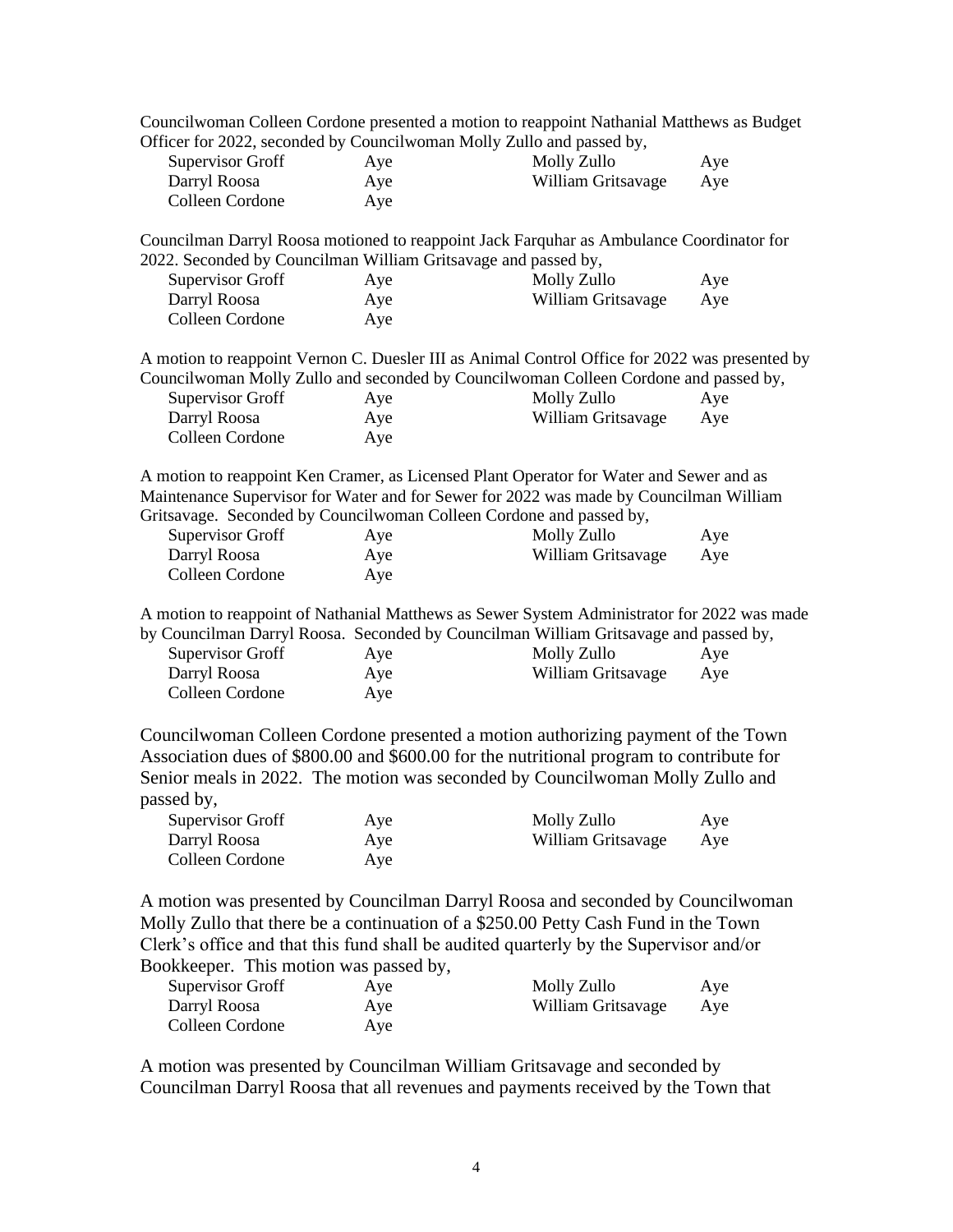exceed \$1,000.00 shall be deposited at the bank within two business days of receipt and passed by,

| <b>Supervisor Groff</b> | Aye | Molly Zullo        | Aye |
|-------------------------|-----|--------------------|-----|
| Darryl Roosa            | Aye | William Gritsavage | Aye |
| Colleen Cordone         | Aye |                    |     |

Nathanial Matthews is hereby reappointed by Supervisor Groff as Bookkeeper (Ind. Audit) as per Inter-municipal agreement with the Village of Northville; Town pays 50% of Northville's rate of pay for the year 2022. Councilwoman Colleen Cordone approved the motion and Councilman Darryl Roosa seconded the motion and passed by,

| motion and councillian Darry roosa seconded the motion and passed by, |     |                    |     |  |
|-----------------------------------------------------------------------|-----|--------------------|-----|--|
| Supervisor Groff                                                      | Aye | Molly Zullo        | Aye |  |
| Darryl Roosa                                                          | Aye | William Gritsavage | Aye |  |
| Colleen Cordone                                                       | Aye |                    |     |  |

Robin Wilson is hereby appointed by Supervisor Groff as Confidential Secretary to the Supervisor for the year 2022. Councilman William Gritsavage approved the motion and seconded by Councilwoman Colleen Cordone and passed by,

| Supervisor Groff | Aye | Molly Zullo        | Aye |
|------------------|-----|--------------------|-----|
| Darryl Roosa     | Aye | William Gritsavage | Aye |
| Colleen Cordone  | Ave |                    |     |

Discussion on the motion: Robin Wilson has been a fill in to help the Assessor, both Town and Village Code Enforcement Officers and she is here all the time explained Supervisor Groff.

Wendy Reu is hereby reappointed by Supervisor Groff as Secretary to the Supervisor as per Inter-municipal contract with the Village of Northville; Town pays 20% of Northville's rate of pay for the year 2022. Councilman William Gritsavage approved the motion and seconded by Councilman Darryl Roosa and passed by,

| <b>Supervisor Groff</b> | Aye | Molly Zullo        | Aye |
|-------------------------|-----|--------------------|-----|
| Darryl Roosa            | Aye | William Gritsavage | Aye |
| Colleen Cordone         | Ave |                    |     |

A motion to reappoint of Wendy Reu as Water System Administrator for 2022 was made by Councilman William Gritsavage. Seconded by Councilwoman Molly Zullo and passed by,

| <b>Supervisor Groff</b> | Aye | Molly Zullo        | Aye |  |
|-------------------------|-----|--------------------|-----|--|
| Darryl Roosa            | Aye | William Gritsavage | Ave |  |
| Colleen Cordone         | Aye |                    |     |  |

Yvonne Woodruff is hereby reappointed by Town Clerk Elaine Mihalik as Deputy Clerk and Deputy Registrar to the Town Clerk for the year 2022. Councilman Darryl Roosa approved the motion and seconded by Councilwoman Molly Zullo and passed by,

| Supervisor Groff | Aye | Molly Zullo        | Aye |
|------------------|-----|--------------------|-----|
| Darryl Roosa     | Aye | William Gritsavage | Ave |
| Colleen Cordone  | Aye |                    |     |

Councilman Darryl Roosa motioned to hire James Harrington as Building Maintenance Supervisor at a rate of \$20.00 per hour, seconded by Councilwoman Colleen Cordone and passed by,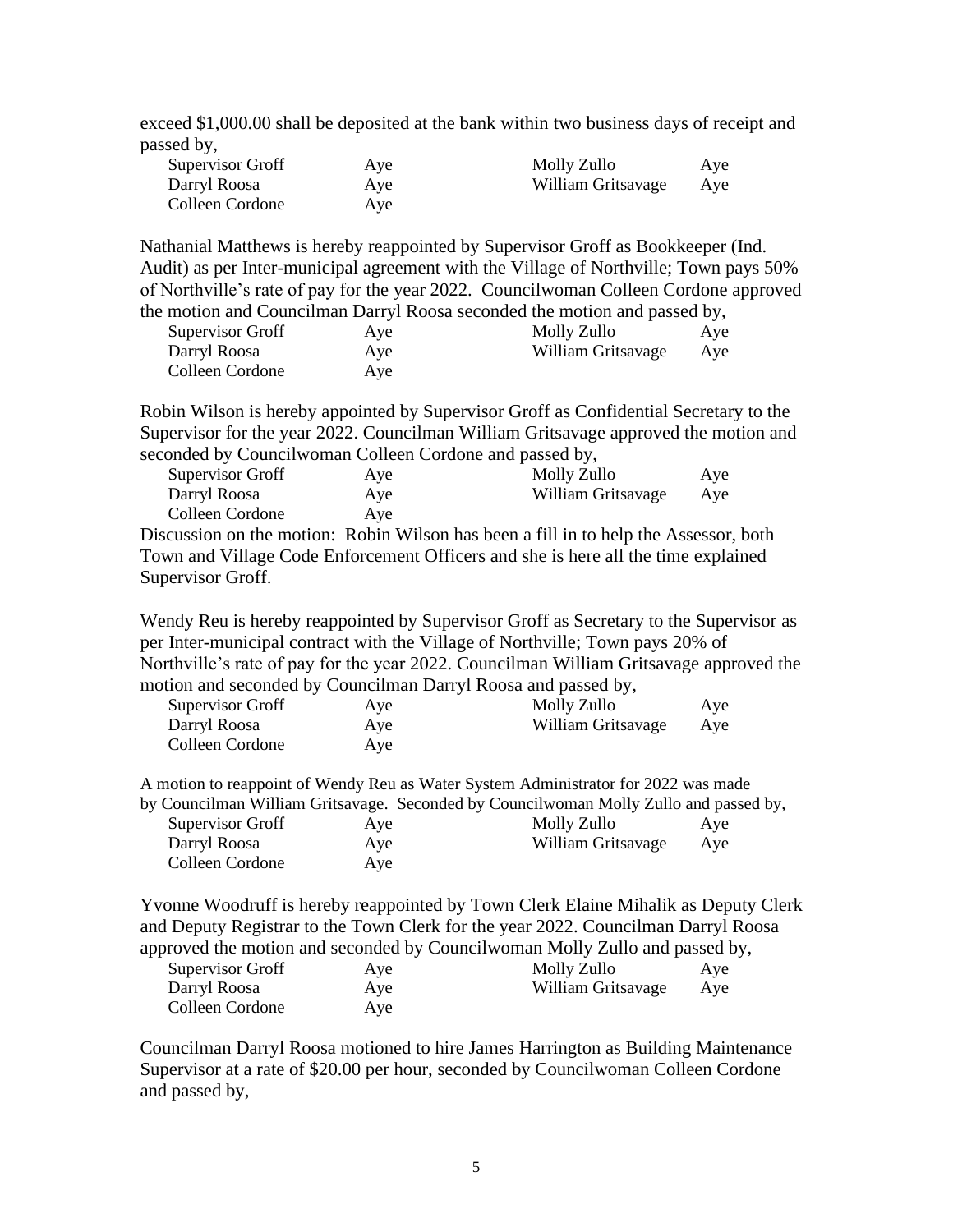| Supervisor Groff | Aye | Molly Zullo        | Aye |
|------------------|-----|--------------------|-----|
| Darryl Roosa     | Aye | William Gritsavage | Aye |
| Colleen Cordone  | Aye |                    |     |

Councilman William Gritsavage motioned to continue with Margaret Young as webmaster at an agreed rate of \$75.00 a month per verbal agreement for 2022. Seconded by Councilman Darryl Roosa and passed by,

| Supervisor Groff | Aye | Molly Zullo        | Aye |
|------------------|-----|--------------------|-----|
| Darryl Roosa     | Aye | William Gritsavage | Aye |
| Colleen Cordone  | Aye |                    |     |

Councilwoman Colleen Cordone motioned to rehire Pam Vaughn as Landfill Attendant for 2022. Seconded by Councilman William Gritsavage and passed by,

| Supervisor Groff | Aye | Molly Zullo        | Aye |
|------------------|-----|--------------------|-----|
| Darryl Roosa     | Aye | William Gritsavage | Aye |
| Colleen Cordone  | Aye |                    |     |

### **Resolution #2022-01: 2022 Town of Northampton Procurement Policy**

Councilman William Gritsavage offered the following resolution and moved its adoption Councilman Darryl Roosa seconded the motion.

ROLL CALL VOTE

| Supervisor Groff | Aye | Molly Zullo        | Aye |
|------------------|-----|--------------------|-----|
| Darryl Roosa     | Aye | William Gritsavage | Aye |
| Colleen Cordone  | Aye |                    |     |

#### **Resolution #2022-02: 2022 Town of Northampton Investment Policy**

Councilman William Gritsavage moved the adoption of the 2022 Investment Policy of the Town of Northampton. Seconded by Councilwoman Molly Zullo and passed by a

ROLL CALL VOTE:

| Supervisor Groff | Aye | Molly Zullo        | Aye |
|------------------|-----|--------------------|-----|
| Darryl Roosa     | Aye | William Gritsavage | Aye |
| Colleen Cordone  | Aye |                    |     |

Councilman Darryl Roosa motioned approval of Councilman Gritsavage as reappointed by Supervisor Groff as Deputy Supervisor for 2022 at no compensation in the event Supervisor Groff is incapacitated or unavailable for an extended period. Seconded by Councilwoman Molly Zullo and passed by

| Supervisor Groff | Aye | Molly Zullo        | Aye     |
|------------------|-----|--------------------|---------|
| Darryl Roosa     | Aye | William Gritsavage | Abstain |
| Colleen Cordone  | Aye |                    |         |

**Cleaning contract** for the Bradt Building and Second Street Annex combined with the Village of Northville paying forty percent (40%) for their portion.

**MOTION:** Councilman William Gritsavage motioned Candee Harrington as cleaner for 2022 for the cleaning of the Town of Northampton Bradt Building and the Second Street Annex combined with the Village of Northville paying 40% for their portion. Seconded by Councilwoman Colleen Cordone and passed by

| Supervisor Groff | Aye | Molly Zullo        | Aye |
|------------------|-----|--------------------|-----|
| Darryl Roosa     | Aye | William Gritsavage | Aye |
| Colleen Cordone  | Aye |                    |     |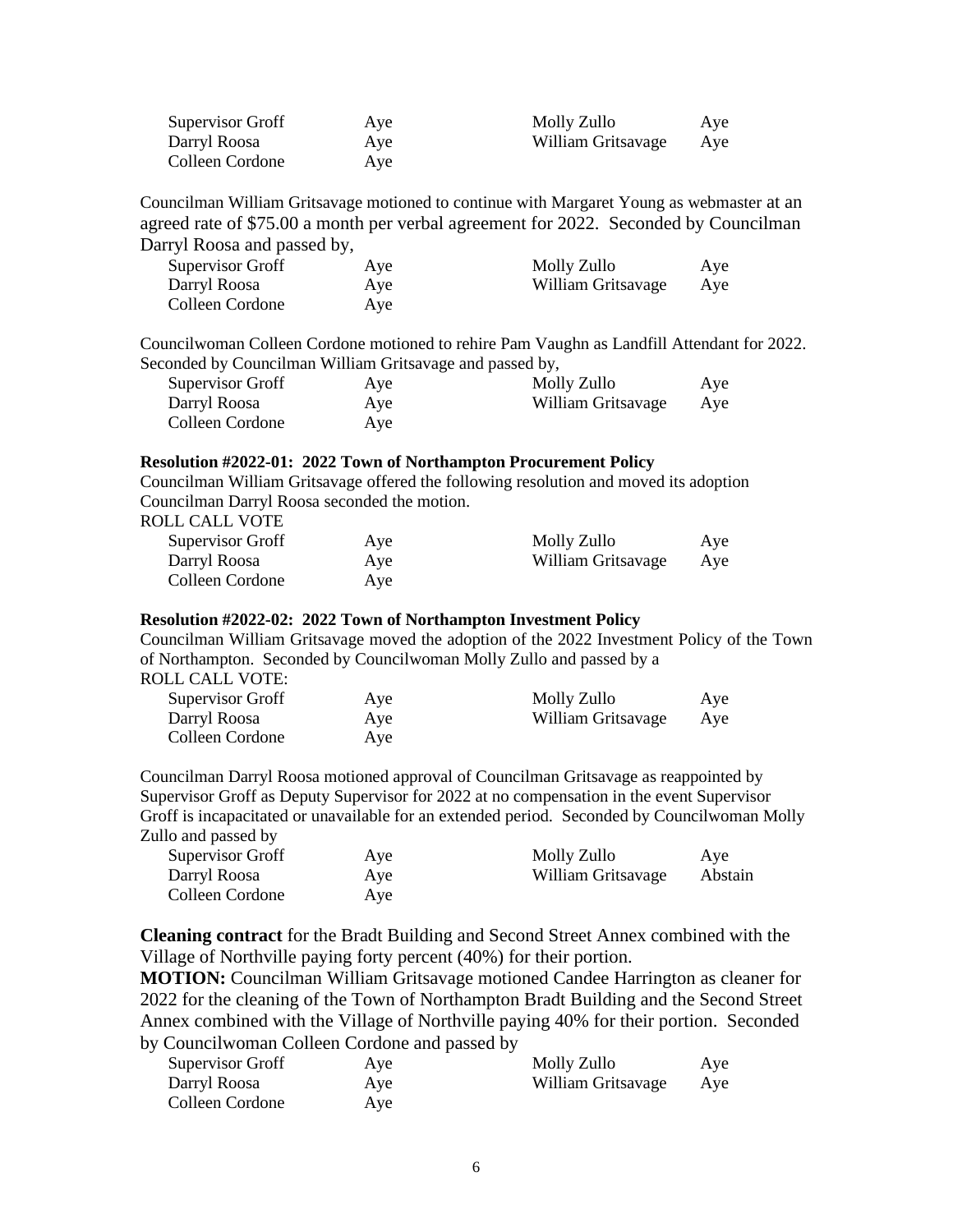**MOTION:** Councilman William Gritsavage motioned to re-approve James Harrington as a substitute cleaner at a cost of \$50.00 per diem. Seconded by Councilwoman Colleen Cordone and passed by

| <b>Supervisor Groff</b> | Aye | Molly Zullo        | Aye |
|-------------------------|-----|--------------------|-----|
| Darryl Roosa            | Aye | William Gritsavage | Ave |
| Colleen Cordone         | Aye |                    |     |

Supervisor Groff stated the Board will be assigned to each of the standing committees listed on the attached page.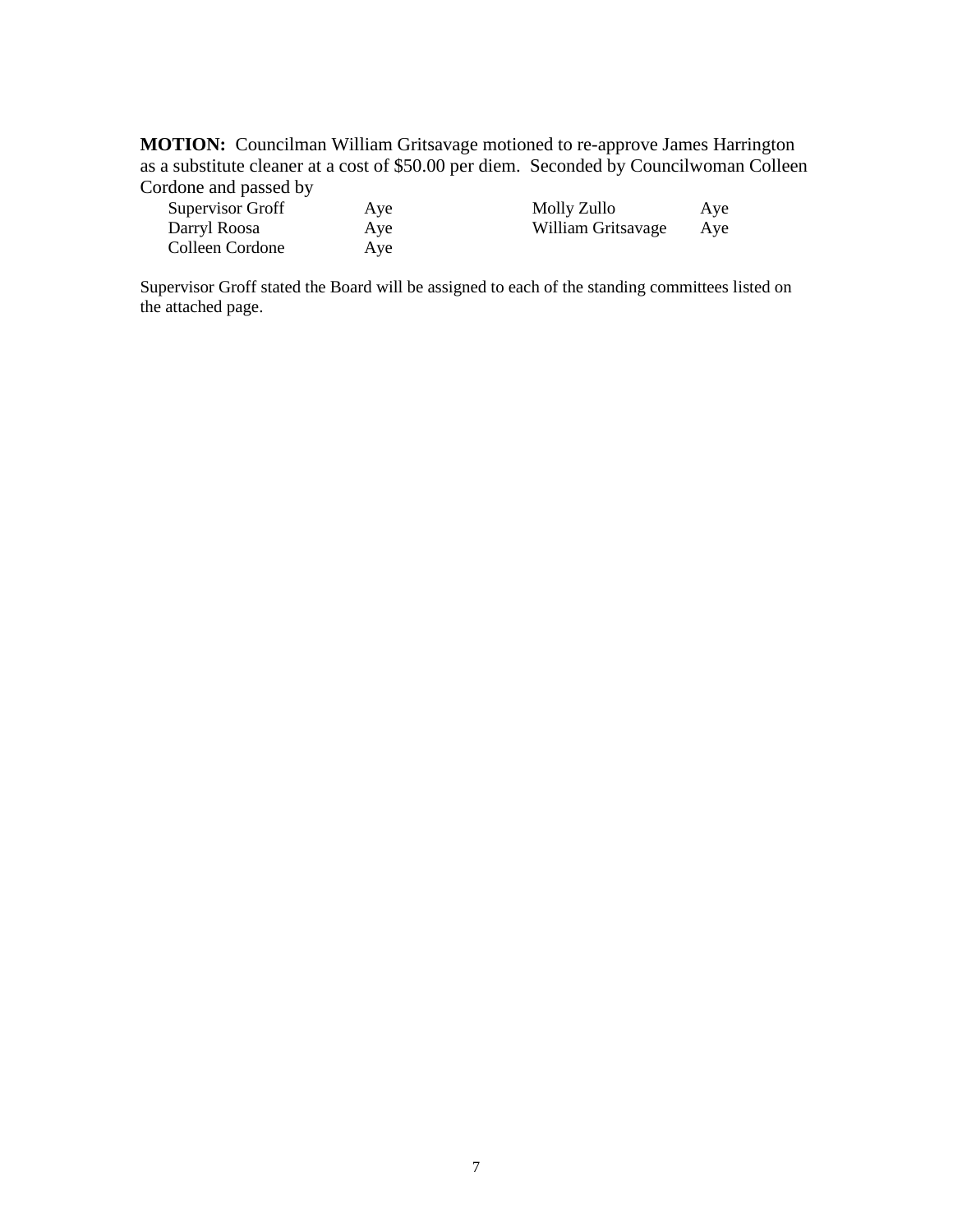# TOWN OF NORTHAMPTON STANDING COMMITTEE ASSIGNMENTS

2022

Town Board Members Roosa

### HIGHWAY REFUSE

ZONING & PLANNING

Groff\*, Cordone

# SPECIAL DISTRICT SEWER/WATER YOUTH & RECREATION

COMMITTEE

Gritsavage\*, Groff Roosa\*, Cordone

### CEMETERIES WEBSITE

### SPECIAL -- DISASTER SHELTER

Zullo\*

\* Denotes Committee Chairman

# BUDGET LIGHTING

Roosa\*, Cordone Gritsavage\*, Zullo

# ELECTIONS PUBLIC SAFETY

Zullo, Roosa Groff\*, Gritsavage

## TOWN ASSESSMENT BUILDINGS AND GROUNDS

Gritsavage\*, Zullo Town Board Members

Groff<sup>\*</sup> Zullo<sup>\*</sup>, Cordone

# AMBULANCE PUBLIC RELATIONS

Roosa\*, Zullo Zullo\*, Cordone

### INTER-MUNICIPAL

Gritsavage\*, Roosa